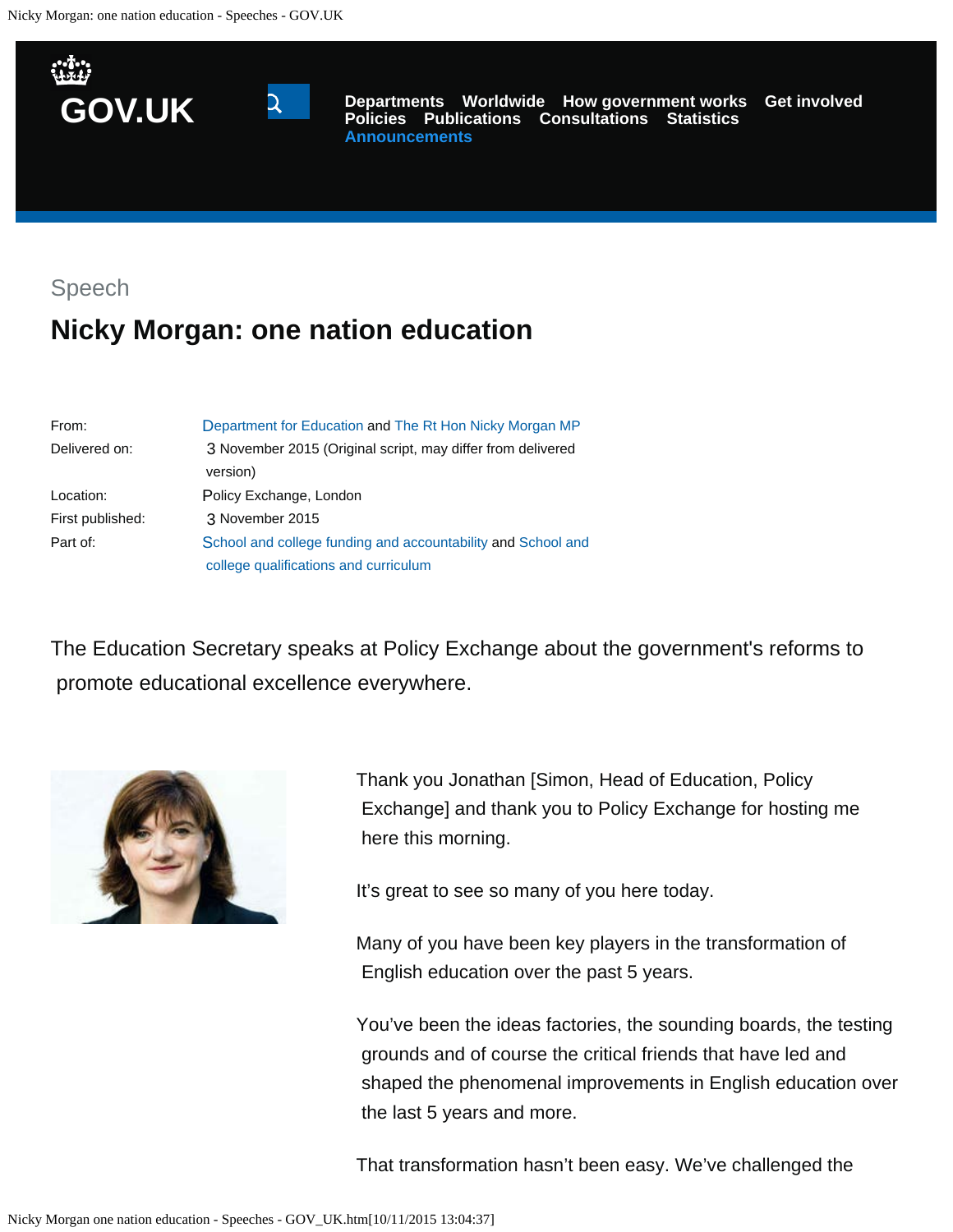status quo, debunked accepted truths and questioned vested interests. It takes determination, it isn't universally popular and there are always setbacks.

And it couldn't have been done without the hard work and dedication of heads, teachers and schools up and down the country. I want to thank them for that.

But for all of the challenge, that mission has been worth it.

Worth it for the million more children in schools rated 'good' or 'outstanding' - children now getting off to a better start in life.

Worth it for the 120,000 more 6-year-olds on track to become confident readers as a result of our focus on phonics. 120,000 more young people who might have struggled, now on the path to success.

And it's been worth it for the 29,000 extra 11-year-olds who are entering secondary school able to read, write and add up properly, able to access the opportunities that the next stage of education brings, rather than being frustrated at the very first hurdle.

I quote these statistics at every opportunity I get, because they matter to the young people whose life chances have been transformed, and they matter to our whole country. Because good schools and a well-educated population makes our country stronger, fairer, wealthier and more secure.

There are many things on which I don't agree with Tony Blair, not least what constitutes an actual apology.

But I cannot disagree with his priorities for government: education, education, education. There can be no better investment than in our education system.

I love my job - and I suspect teachers across the country love their jobs too - because it is positive, creative, ambitious and focused on the future.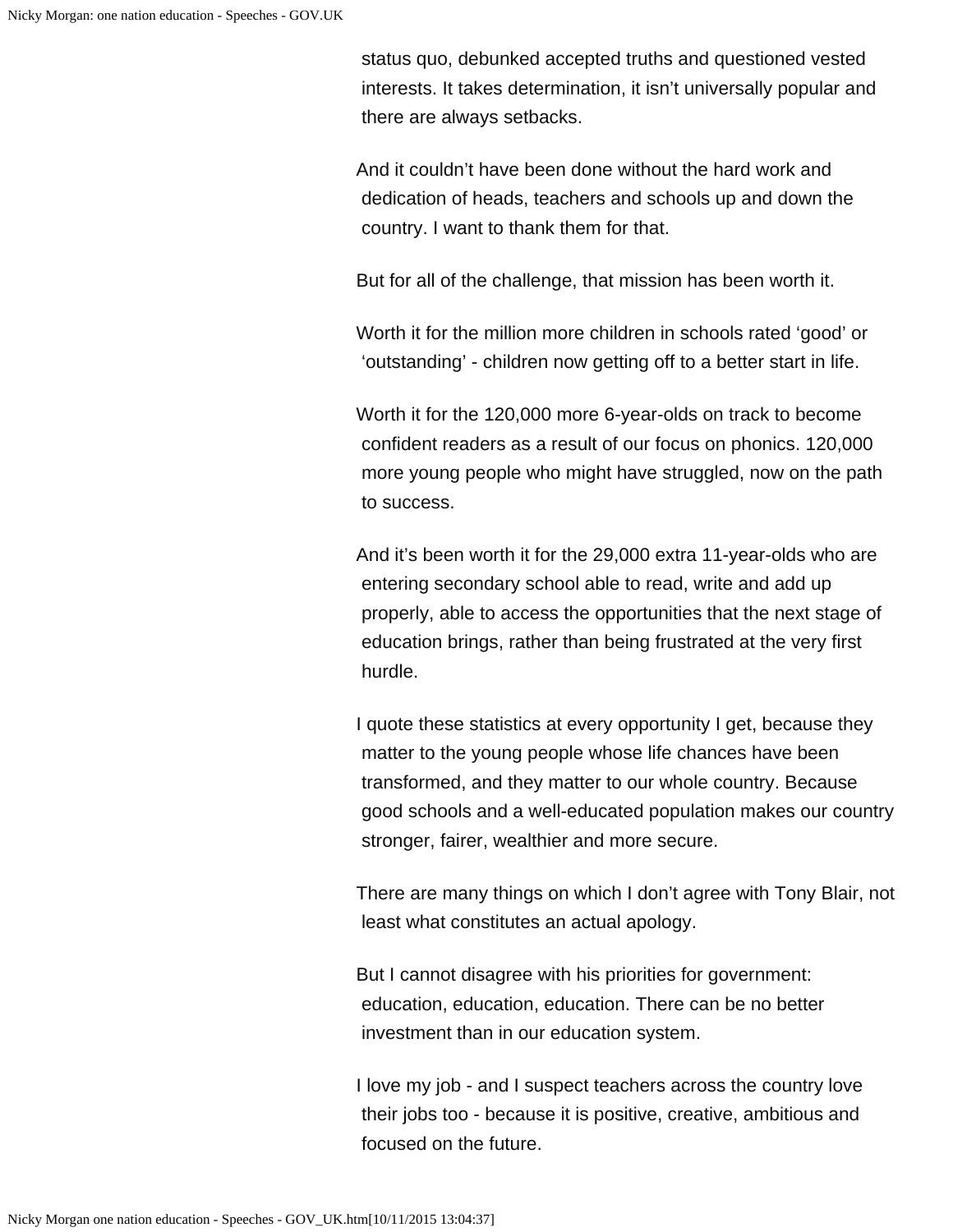Many of my colleagues in government spend their time trying to work out how to reduce the number of people who have to access their services. And that's right - after all we all want fewer people needing to call the police, falling ill, or relying on welfare.

Education is different.

My job is to maximise participation, not to reduce it. I want to make our schools and colleges places where young people achieve more, and I want to continue to increase the number who stay on in education or an apprenticeship to 18 and beyond.

So - although we all know the spending review will be tight - this government is committed to protecting school funding and to creating 3 million apprenticeships, because we want to give the best to every young person.

That's why at the Conservative Party Conference this year, I committed to going further than simply education, education, education - with the next 3Es - educational excellence everywhere.

I want every child to benefit from the sort of education that young people get at schools like King Solomon Academy in London, Denbigh High School in Luton, and Fernwood School in Nottingham.

Schools which are the real engines of social justice. That's the sort of school that every child should be attending.

For all the successes of our reforms over the past 5 years, one of the consequences of the emergence of these beacons of excellence, has been to highlight just how far some schools and some parts of our country still lag behind.

Our reforms over the past 5 years have had an enormous impact. We gave successful schools the freedom to chart their own future - and they seized the opportunity to shine. They show us what is possible. Their success inspires others.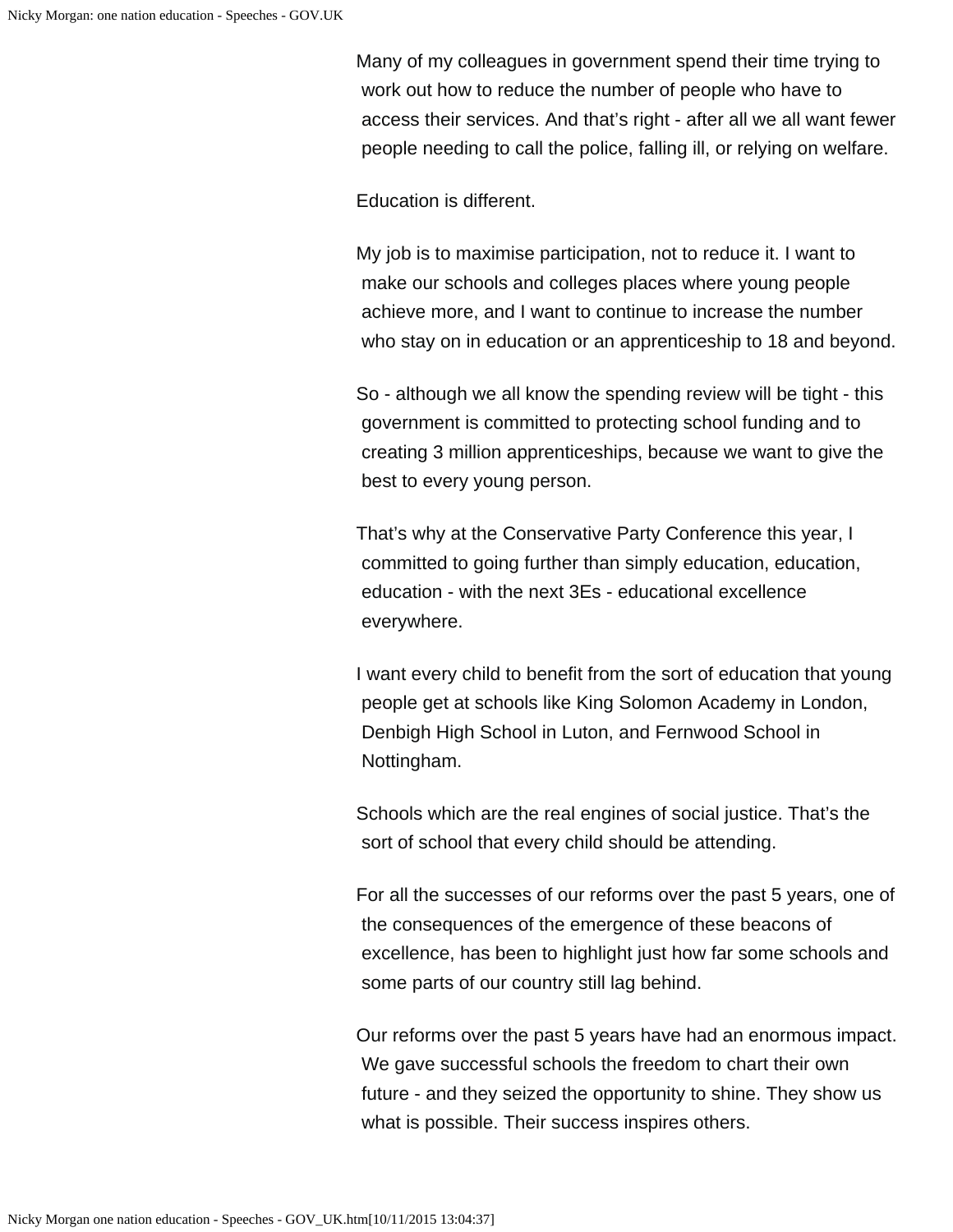But these bright spots also provide an ever-stronger contrast with the continuing failure of others. And that's why some of our opponents have a problem with encouraging success and unlocking potential. Because the contrast is uncomfortable, and because the stellar successes undermine traditional excuses.

And avoiding that comparison is what led to the attitude which took hold among policymakers for the decade prior to 2010.

Rather than striving for excellence which risked exposing those schools which weren't up to the mark, they sought instead to level everyone down to the bottom.

Rather than creating gold standard qualifications they downgraded them to the lowest common denominator while inflating top grades. They prided themselves on the ever-rising results. But it wasn't real.

Rather than encouraging innovation and creativity, they sought to direct and mandate what happened in classrooms, from the literacy hour to the 'approved' 3-part lesson and the ever-expanding [Ofsted handbook](https://www.gov.uk/government/publications/school-inspection-handbook-from-september-2015) against which schools' compliance was judged.

As Michael Barber says, that approach can get you from awful to adequate, and maybe even to good, but it's not going to enable excellence. They said they respected teachers - but with that approach, it wasn't real.

Rather than giving children from poor families access to great education, they instead created a new cadre of pseudo qualifications, which claimed to be equivalent to academic qualifications. Teenagers got more certificates, and school results seemed to improve. But the qualifications weren't credible in the jobs market - they weren't real. They were, to be frank, a fraud on the young people taking them.

Now let me be clear, I don't think there was anything deliberately ill-intentioned about this attitude, in fact, I'd go so far as to say it was motivated by kindness.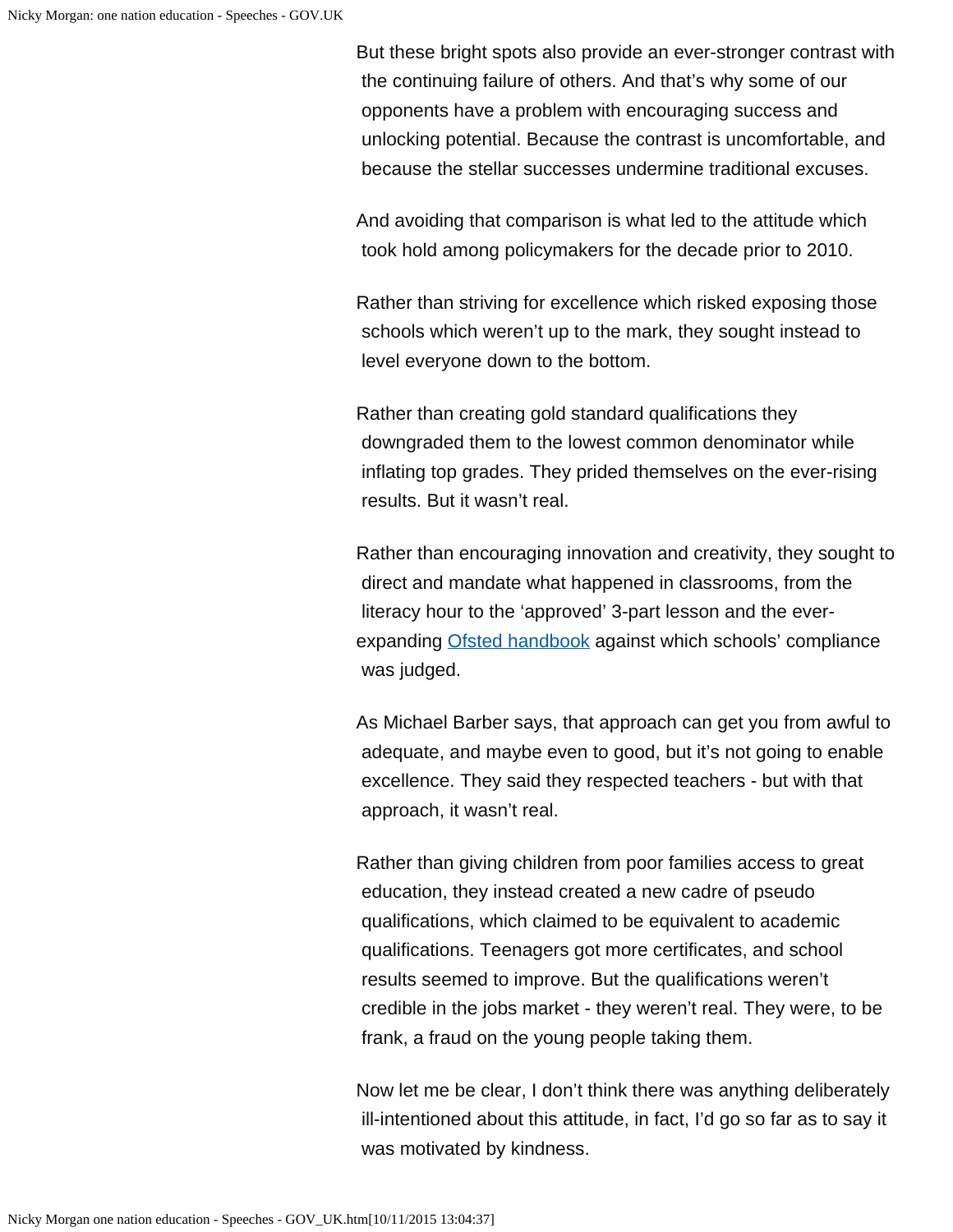But it was kindness driven by tacit snobbery. By a fatalistic lack of confidence in human potential. By a world view that certain kids and let's be honest, 'kids like these' always meant kids from poorer homes - could never succeed academically. And so we shouldn't even try.

Nothing exposes that snobbery more than the fact that these politicians and policymakers were never thinking about their own children.

They weren't going to allow their 14-year-olds to settle for qualifications in study skills or nail technology; they weren't going to let them narrow their scope at age 14 by filling their school timetable with NVQs and worthless 'certificates'.

To the contrary. They made sure their children would study key academic subjects, which they told everyone else weren't essential. Looking around the room here, I'm sure most of us benefited from our parents and teachers making sure we took a balanced set of academic qualifications. And we'll do the same for our children, because we love them, and we know that a good set of GCSEs will set them up for college and adult life.

But the attitude that we shouldn't expect this of (or for) all children dominated our education system and however well intentioned it may have been, it was fundamentally pernicious.

The test that must be asked of every education policymaker is: 'Is it good enough for your child?' If you're not happy for your child to choose that track, then you shouldn't be offering it for other people's children.

I wonder how different things would have been over the past 20 years had that been the case.

Maybe it wouldn't be the case that just under half of young people in Leicester get 5A\* to C grades including English and maths. Maybe it wouldn't be the case that not a single child in Knowsley got AAB or higher in their A levels this year, maybe it wouldn't be the case that in Doncaster fewer than 6 in 10 kids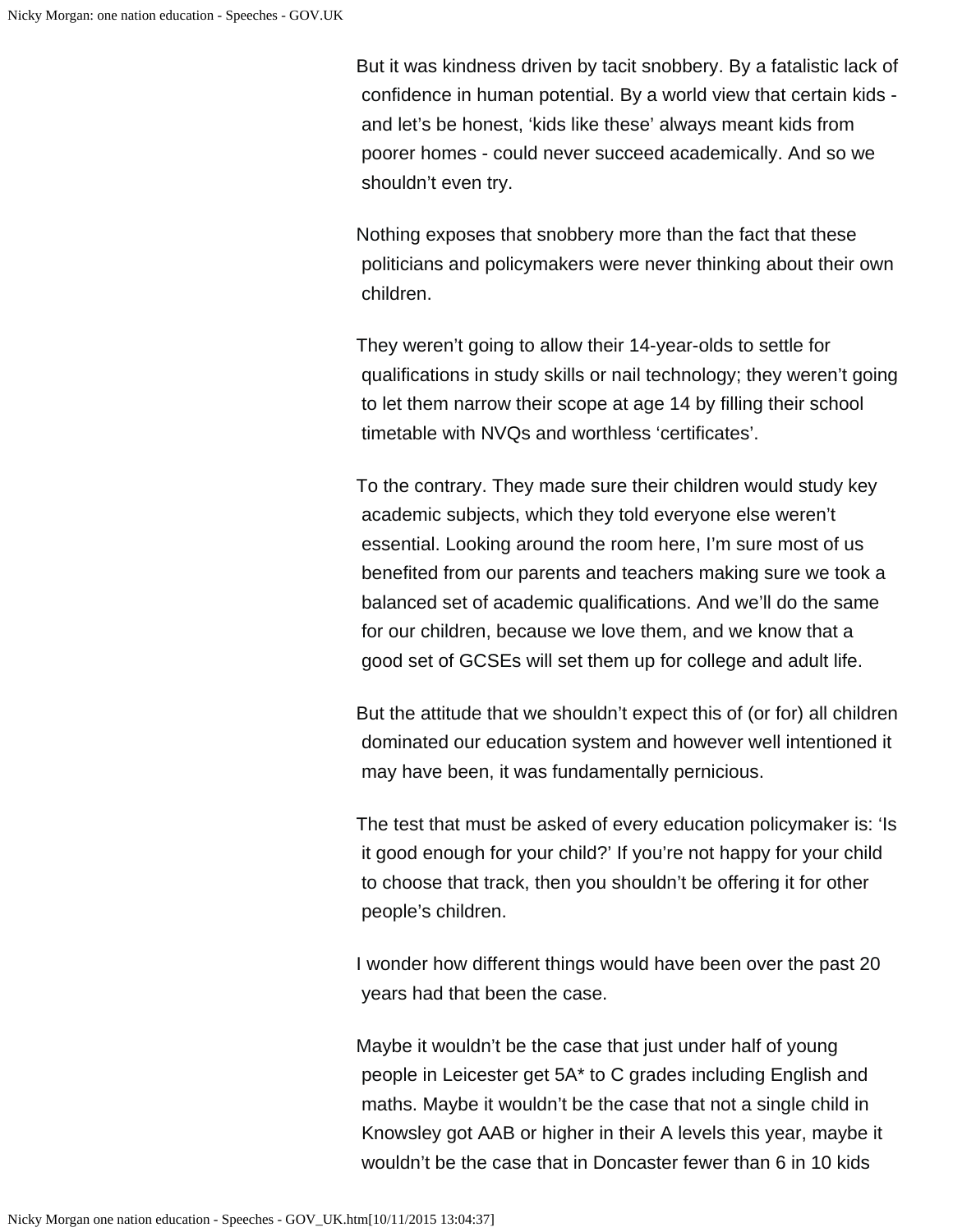leave primary school able to read, write and add up properly compared with 7 in 10 nationally.

But that's the reality we face. That is a harsh reality. It's not that the children in those areas are born less talented. It's not that parents in those areas don't want the best for their children. It's not that the teachers in those areas are lazy or incompetent - far from it.

No, it's the fault of governments over the years. They lacked the courage to do what was necessary to turn our education system around. That's what we've set out to change and it is working. Because there is nothing inevitable about the situation we find ourselves in. We can change it, and any politician who believes in social justice should want to do so.

# **Opportunity**

Even if you don't share the moral imperative, you at least see the practical one. In an increasingly globalised world we need to make sure that young people in England can go toe to toe with their peers from across the globe and come out on top.

And what irritates me the most is the suggestion that we do this for the wrong reasons.

That we've taken the approach we have because we have some old-fashioned, outdated, atavistic view of the world and of young people.

Let me be absolutely clear. I don't care if young people choose to watch Gogglebox and the X-Factor; or if they're entranced and absorbed by YouTube and BuzzFeed.

But I do care if they've never been given the chance to read Shakespeare or study Darwin, to perform on a stage or to fiddle with a [Raspberry Pi](https://www.raspberrypi.org/)

It's that choice that we're trying to achieve.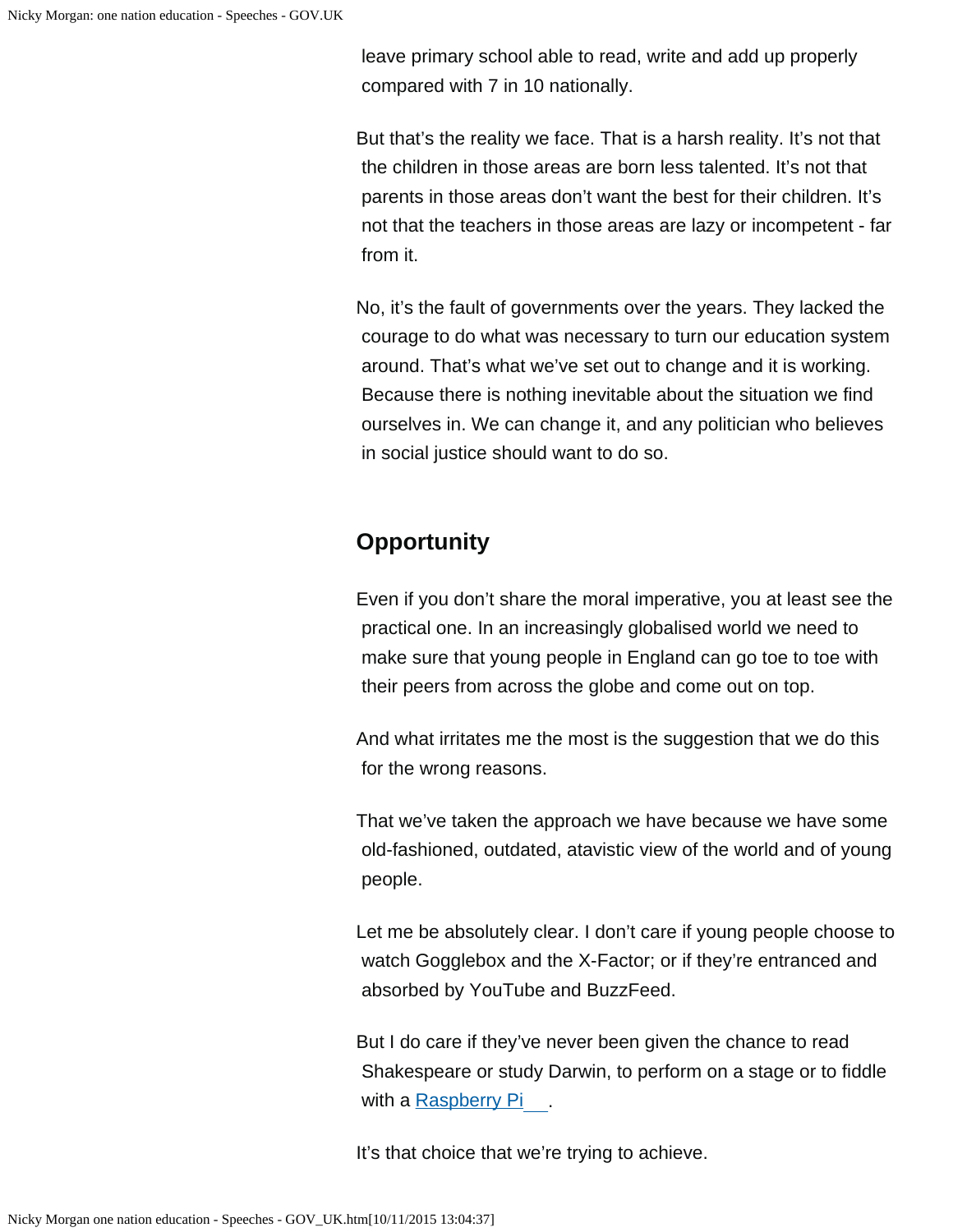To give young people the chance to decide what they enjoy, what they want to do and ultimately who they want to be.

To give them real opportunity and to support them along the way.

Then they can make real, informed choices. But there can be no choice if we make lazy assumptions that narrow or eliminate their options.

### **EBacc**

It must be right that every child studies a strong academic core up until the age of 16.

To unlock those choices, to offer those opportunities, to broaden their minds.

And that's why I think every child should study maths, English, history or geography, a language and the sciences up until the age of 16.

Not because I think these subjects are the only ones that matter - I can see the masses poised behind their keyboards waiting to be outraged by the mere suggestion I might believe this to be the case.

No, it's because these subjects are the academic core, the foundations of a good education that ultimately will keep options open for young people's future.

That's why we introduced the **English Baccalaureate** or EBacc in 2010. We wanted to be open about which options would equip pupils for the future, and we wanted to highlight which schools were making sure that pupils studied this academic core.

And it's worked. The seemingly terminal decline in young people studying this valuable combination of subjects reversed, almost doubling in just 5 years.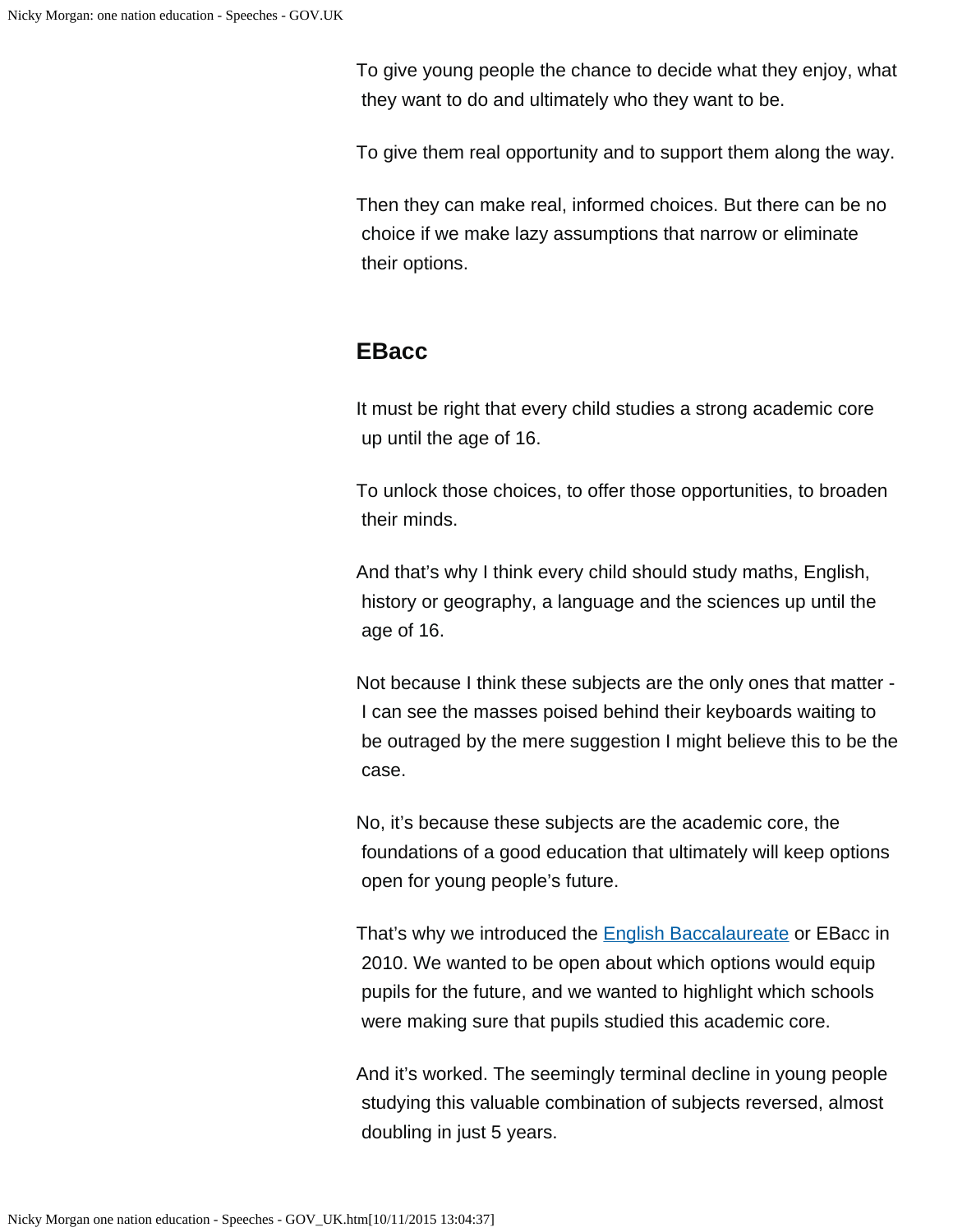That is something we should all find hugely welcome. And yet it remains the case that overall just 39% of young people are now studying the EBacc - in some areas it's as low as 20%.

I'm told it's because the EBacc isn't right for those children. What does that mean? Who doesn't benefit from studying our nation's history? Who can't benefit and be inspired from understanding the fundamentals of science?

So once again we find adults writing off children, deciding what they can and can't do, and worse, what they can and can't go on to do, before they've even turned 15.

That's why in our manifesto we committed to introducing an expectation that every child, who is able, should study the EBacc. Today we are [consulting](https://www.gov.uk/government/consultations/implementing-the-english-baccalaureate) on how to deliver this, and on better accountability for schools about the proportion of their students who take this set of core subjects. In time, I want to see at least 90% of students entering the EBacc.

### **Primary assessment**

Of course we know that too much goes wrong before young people have even set foot in secondary school.

If children haven't mastered the basics in primary school, the rest of their time in school is a game of catch-up. Maths and English are the non-negotiables for a successful life, and children who don't master them at primary school are much - much - less likely to succeed when they move to secondary school. Only 7% of them go on to get 5 good GCSEs.

One of the most heartbreaking aspects of my job is seeing people come into my constituency office because they need help reading a letter they've been sent by the council because they've never learned how to read.

Of course we should be proud of the work that teachers and schools have done in the past 5 years to tackle the scandal of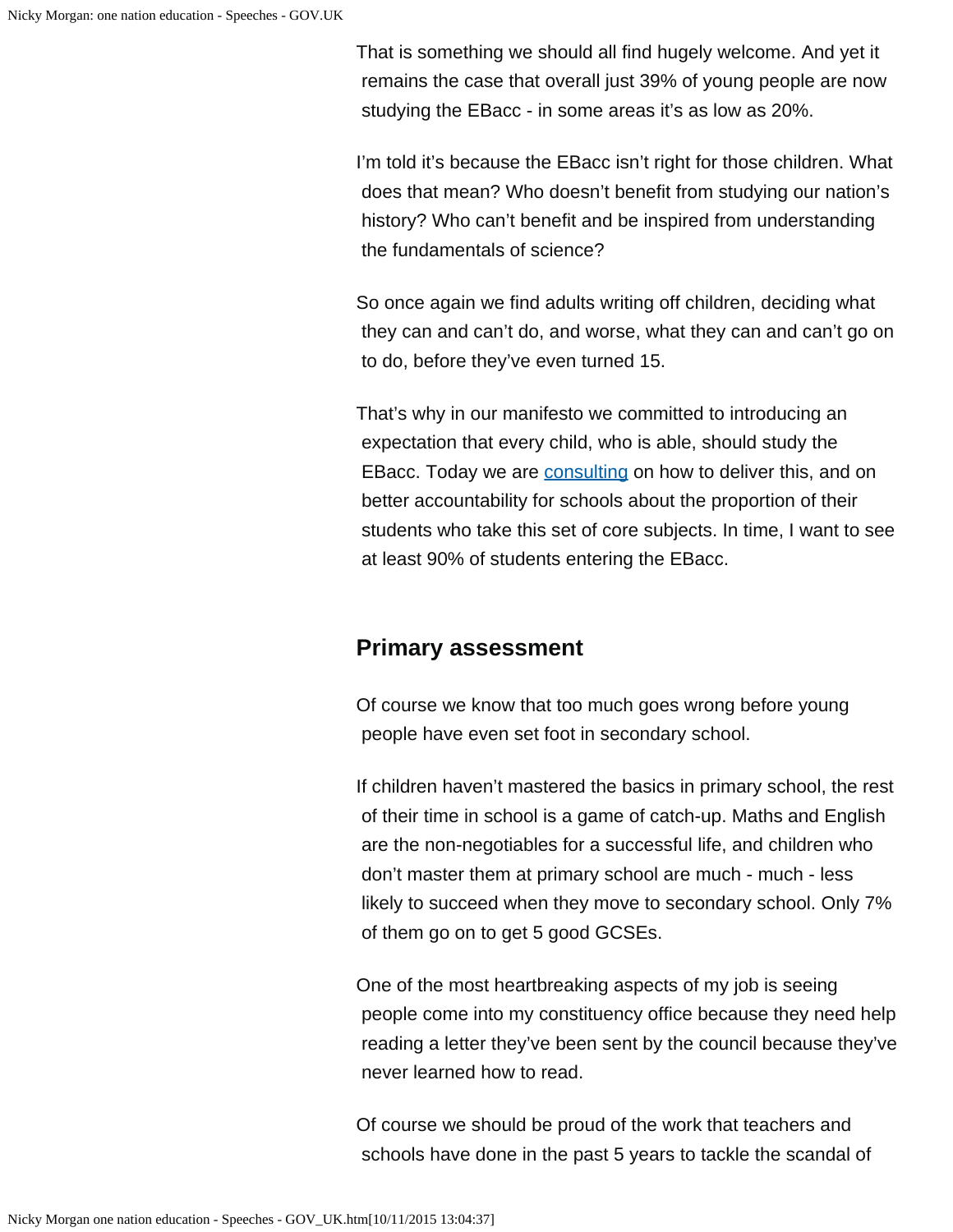young people leaving school unable to read, write and add up properly.

But that hasn't happened everywhere. Once again we've seen areas of the country lagging behind and some young people starting secondary school without these fundamentals.

So we're also delivering on our commitment to introduce new year 7 resit tests, to make sure children who've fallen behind in primary school are supported to catch-up at the start of secondary.

We don't want those young people to be written off. And we want to recognise and reward schools who get young people back on track.

But catch-up in year 7 is still catch-up. So I want to make sure that primary schools and their headteachers are being held to account in the right way.

In a way that is fair, and rewards those who take on a challenge.

New, more rigorous SATs are already being introduced at the end of primary school, and the new 'reception baseline' assessment has been introduced in primary schools this year.

But to be really confident that students are progressing well through primary school, we will be looking at the assessment of pupils at age seven to make sure it is as robust and rigorous as it needs to be.

We'll be working with headteachers in the coming months on how we get this right, holding schools to account and giving them full credit for the progress they achieve.

And to those who can't wait to challenge my commitment to high standards, I say this: I make no apology for wanting our policies to work together in a coherent way that works for pupils and teachers. My focus is on ensuring we can be confident every child is making the progress we know they can.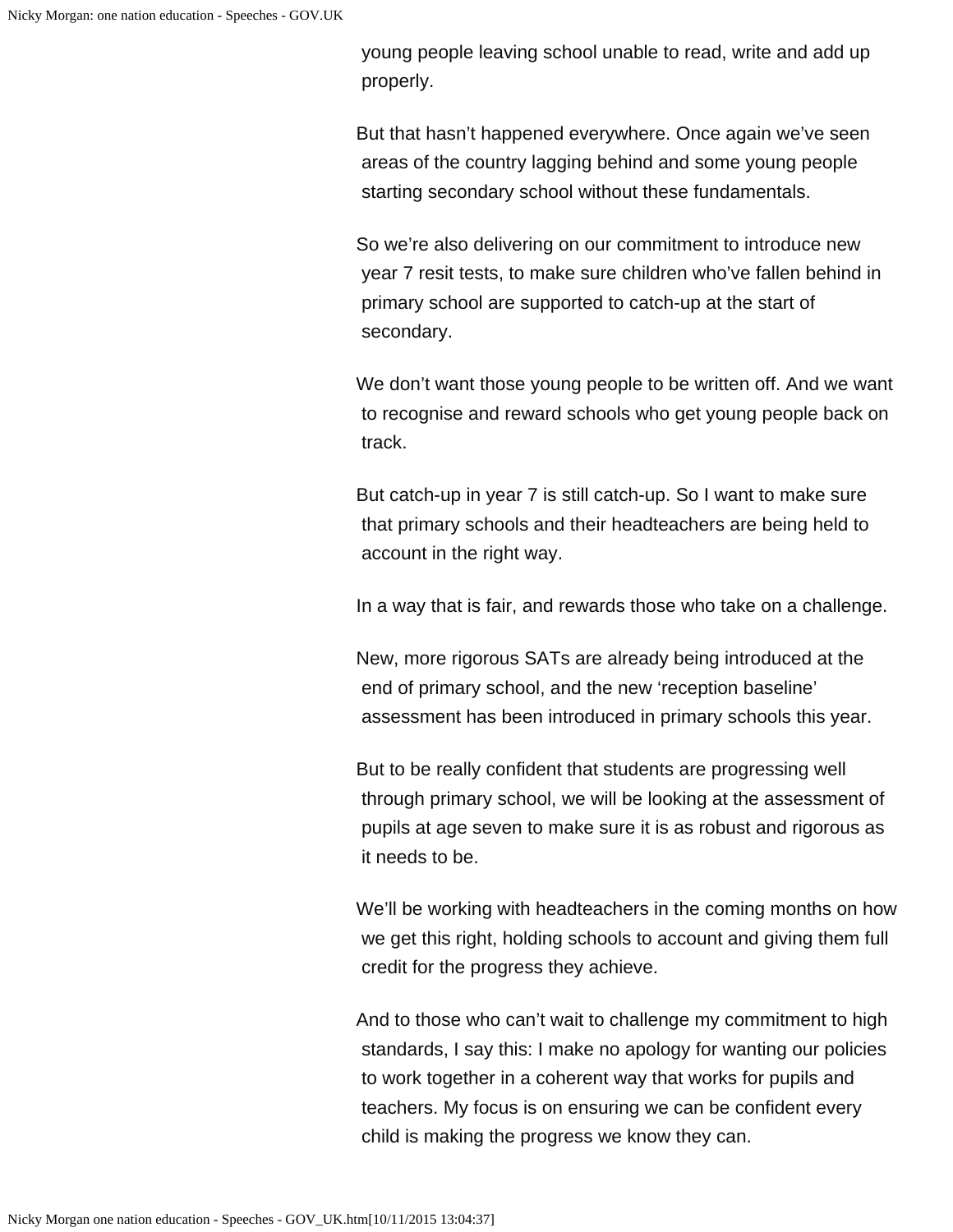### **Where this isn't working**

Because it's become abundantly clear to me since taking on this job that there are areas where young people aren't been given that great start in primary school, or aren't being helped to catch up or stretched to succeed in secondary school.

I am unapologetic and uncompromising in intervening swiftly to tackle educational failure wherever it lurks.

That's what the **Education and Adoption Bill** currently going through Parliament will allow us to do. It will allow us to turn around failing schools much more quickly.

Because whilst adults argue about consultations and fight ideological battles, young people are losing on average 13 months of their education in a school that has already been deemed inadequate, before things start to get better. That can't be right.

And it will shine a spotlight on coasting schools as well. Schools that aren't stretching their pupils or pushing them to achieve their all, even though they scrape above the floor. Because a young person's time in school shouldn't be about achieving the bare minimum. We shouldn't settle for 'good enough'. Schools should lead and inspire pupils to achieve all they can, and even things क that they thought they never could.

We'll offer coasting schools the support and challenge they need to improve. Where they rise to that challenge we'll get out of the way and cheer them on. Where they don't, we'll bring in new leadership and new sponsors to turn that school around.

Because the evidence shows that excellent sponsors are making a real difference in some of our most challenging schools.

We now need those strong sponsors everywhere, not just limited to the South East and London. It's a sad truth that when you look at many of the underperforming local authorities in our country, a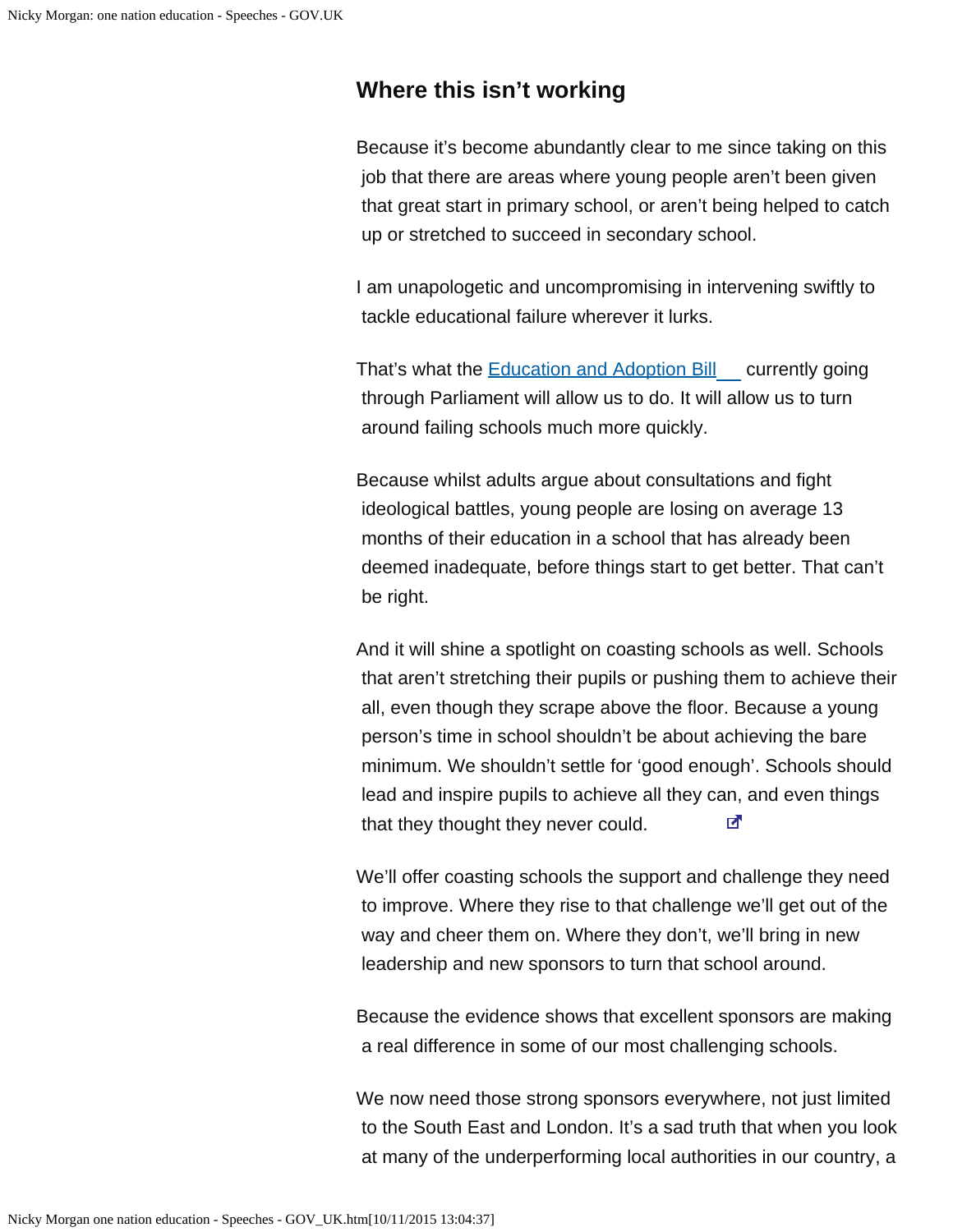significant proportion are located in the north of England.

To try and tackle this the Chancellor announced last year the creation of a Northern Sponsor fund of £10 million to get the best sponsors to take on schools in the north of England.

Today I'm announcing the first recipients of that fund - 5 outstanding sponsors, REAch4, Outwood Grange, Wakefield City Academies Trust, Tauheedul and Bright Tribe who will set up 7 high-performing academy hubs in areas having some of the greatest need.

# **National Teaching Service**

But having the right policies, the right structures, the right curricula and even the right expectations means nothing if you don't have the most important ingredient. Great teachers.

Everything I say and do is nothing compared to the real work of teachers on the ground - inspiring young people and changing lives. It's teachers who have made our reforms a reality.

And if we're going to have educational excellence everywhere, then teachers will deliver it. And so we need more of them

That's why we've expanded schemes like [Teach First](http://www.teachfirst.org.uk/) and let schools themselves take the lead in training the next generation of teachers.

I'm acutely aware that recruitment isn't easy at the moment for lots of schools, that as the economy improves and demand for graduates grows across the whole economy, I and my team need to be doing more to get more people into, or back into the profession, and keep the great teachers we have.

And we also need to get teachers into the right places. We can't simply have most of our best teachers concentrated in some areas - that isn't a one nation education, far from it.

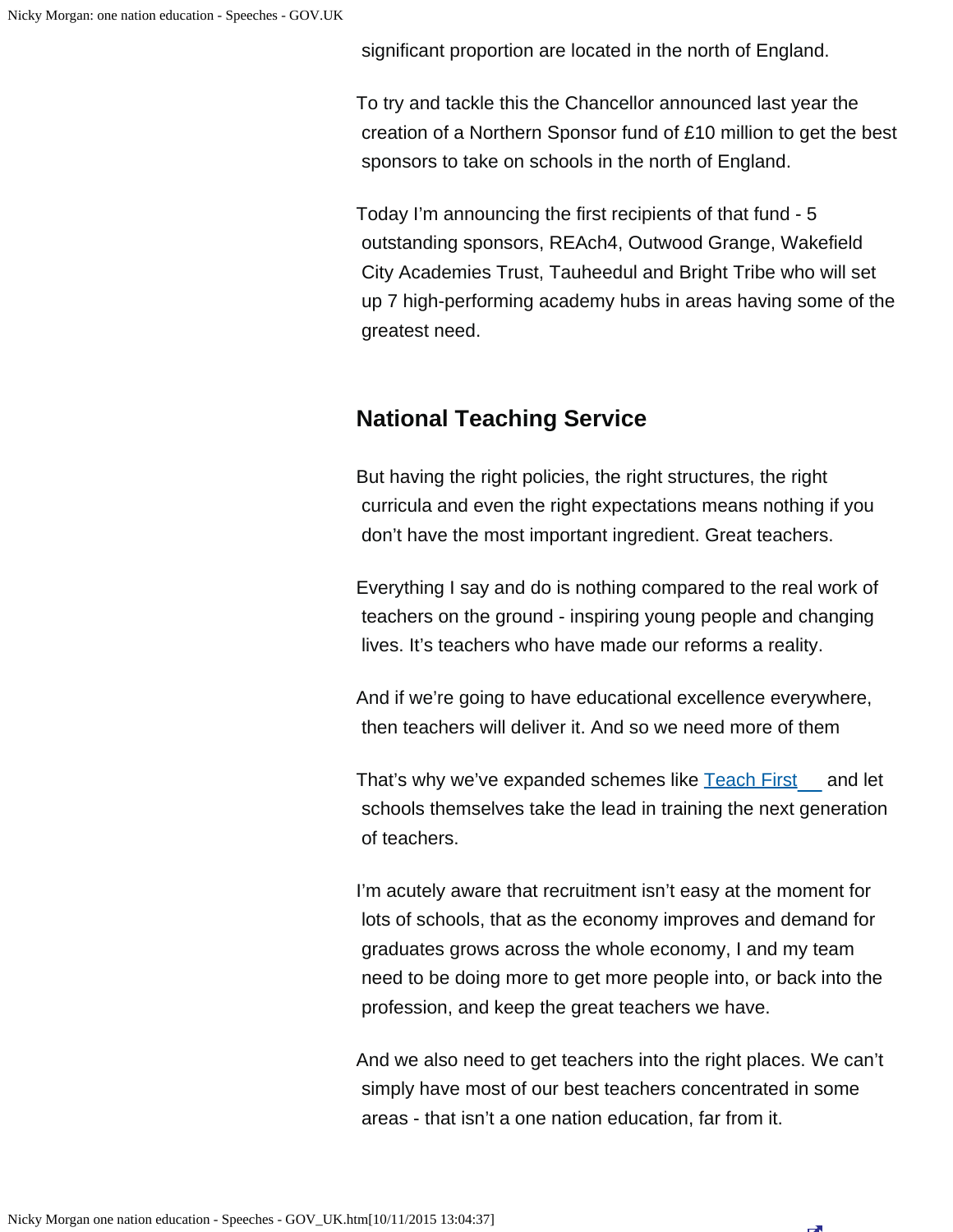We need great teachers right across the country.

So today I'm delighted to announce that we will be delivering on yet another of our commitments with the creation of a National Teaching Service.

A new national programme that will get our best teachers and middle leaders into underperforming schools in areas where they are needed most.

We know that the areas I've named today - coastal towns and rural areas struggle because they struggle to recruit and retain good teachers, they lack that vital ingredient that makes for a successful education.

The National Teaching Service will play a key part in solving this problem.

By 2020 it will have deployed 1500 outstanding teachers and middle leaders to underperforming schools.

These outstanding teachers will be employed by these schools for up to 3 years. They will not only be expected to bring outstanding teaching into the classroom, but also to improve the quality of teaching and leadership right throughout the school.

That programme will launch next September in the North West of England, targeting teachers and middle leaders to areas like Knowsley which doesn't have a single outstanding secondary school.

We'll continue to look at what incentives we need to attract these outstanding teachers, and how the programme can fast-track participants onto leadership opportunities.

Because I want the National Teaching Service to be a valuable, inspiring experience for participants as well as the schools they join, and - eventually - to become a rite of passage for many more great teachers.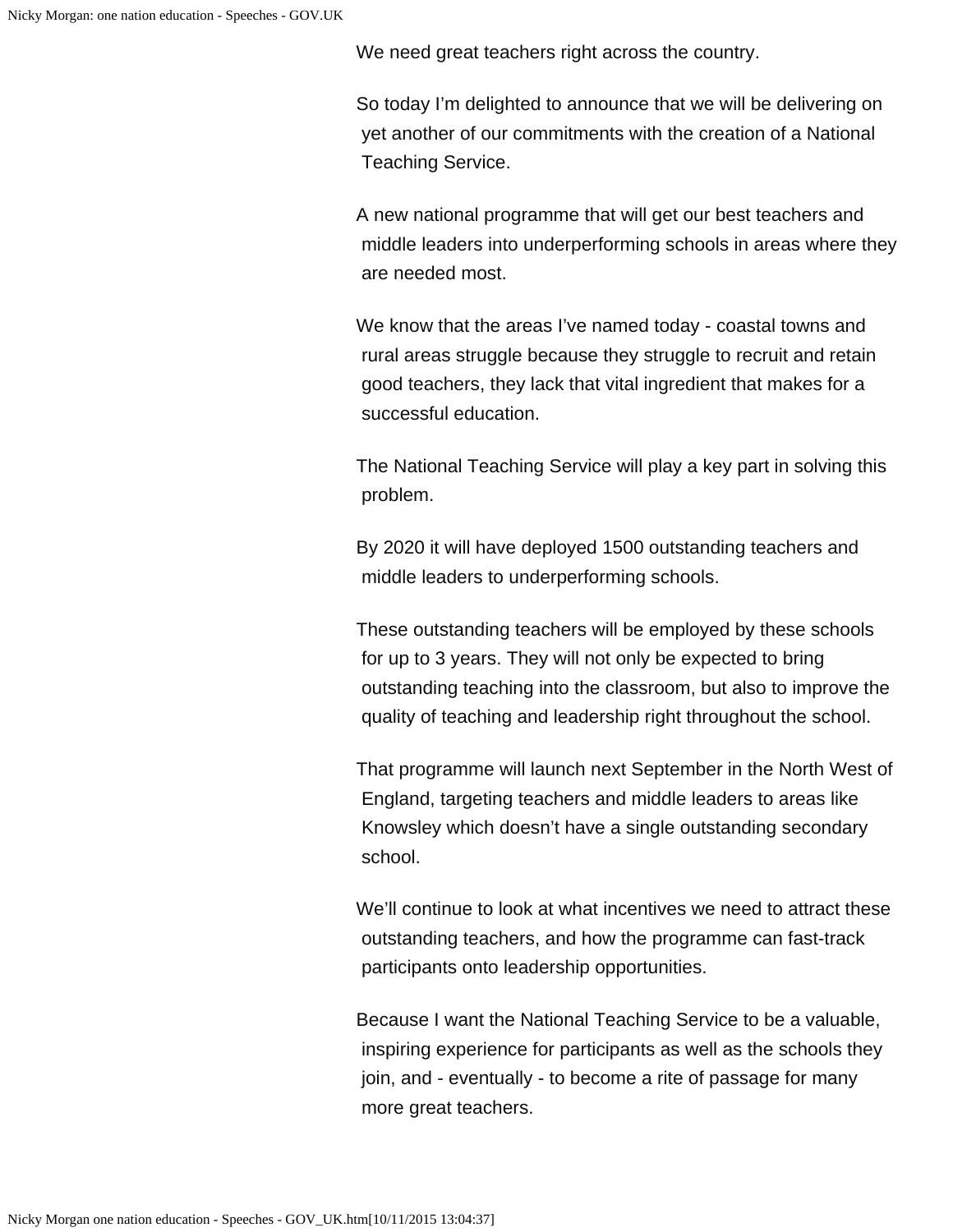### **One nation**

Taken together, all of these measures should be a clear sign of this government's determination to ensure that educational excellence is available to every single child, everywhere in this country.

To make sure that social justice isn't just a buzzword used by politicians, but is something that lies at the heart of every single school.

To make sure that children in Knowsley, Poole, Derby, Blackpool, Portsmouth and other areas aren't being left behind.

To raise the bar and heighten expectations, and to give schools the support they need to meet them.

To complete the mission that we started in the last Parliament finally to slay the soft bigotry of low expectations.

To build an education system that truly unites us as one nation.

Thank you.

#### Share this page



Published:

 **3 November 2015**

From:

### **[Department for Education](https://www.gov.uk/government/organisations/department-for-education)**

### **[The Rt Hon](https://www.gov.uk/government/people/nicky-morgan) [Nicky Morgan MP](https://www.gov.uk/government/people/nicky-morgan)**

Part of:

**[School and college funding and accountability](https://www.gov.uk/government/policies/school-and-college-funding-and-accountability) [School and college qualifications and curriculum](https://www.gov.uk/government/policies/school-and-college-qualifications-and-curriculum)**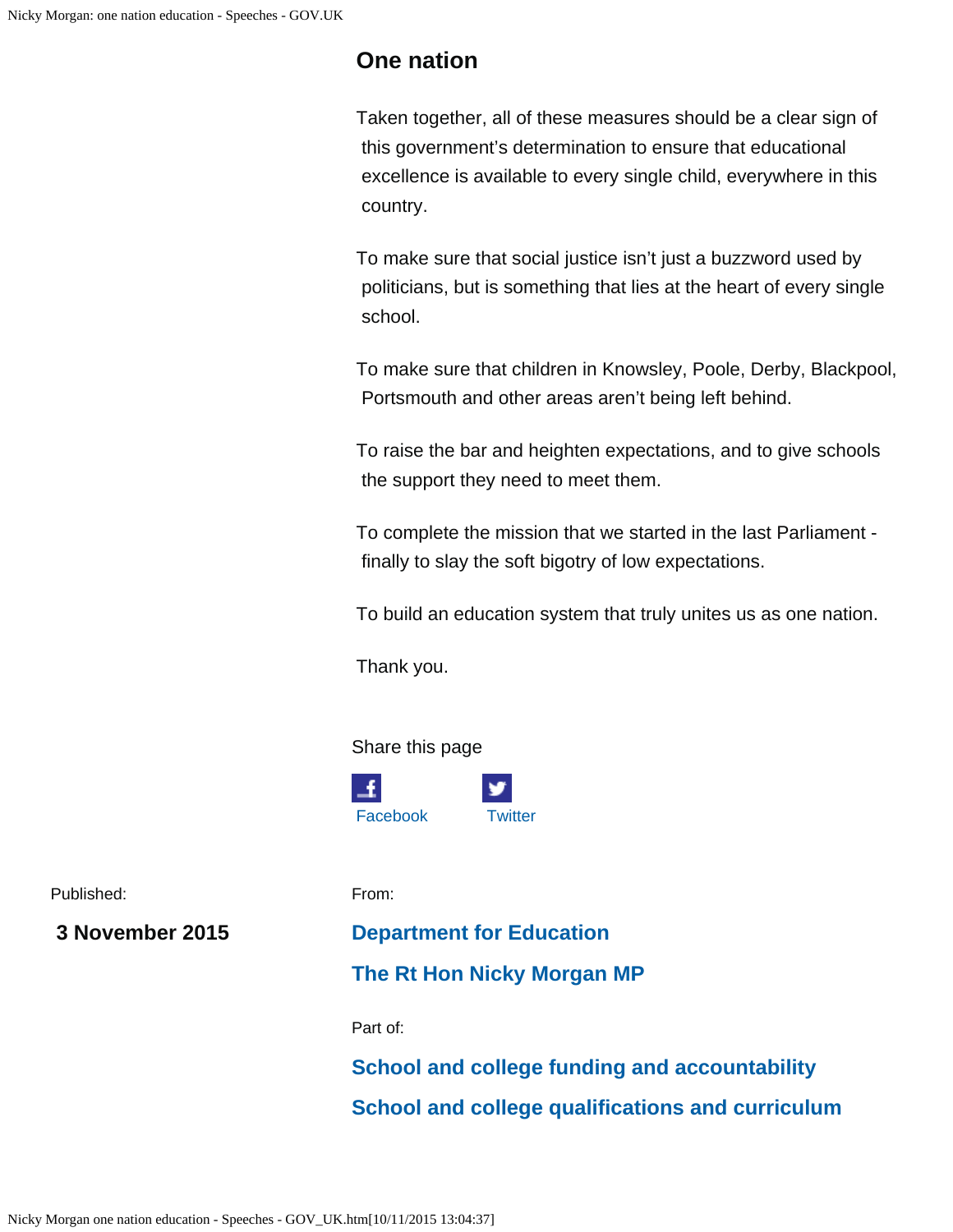Nicky Morgan: one nation education - Speeches - GOV.UK

Is there anything wrong with this page?

### **Services and information**

### **Departments and policy**

#### **[Benefits](https://www.gov.uk/browse/benefits)**

[Births, deaths, marriages and](https://www.gov.uk/browse/births-deaths-marriages)  [care](https://www.gov.uk/browse/births-deaths-marriages)

[Business and self-employed](https://www.gov.uk/browse/business)

[Childcare and parenting](https://www.gov.uk/browse/childcare-parenting)

[Citizenship and living in the UK](https://www.gov.uk/browse/citizenship)

[Crime, justice and the law](https://www.gov.uk/browse/justice)

[Disabled people](https://www.gov.uk/browse/disabilities)

[Driving and transport](https://www.gov.uk/browse/driving)

[Education and learning](https://www.gov.uk/browse/education)

[Employing people](https://www.gov.uk/browse/employing-people)

[Environment and countryside](https://www.gov.uk/browse/environment-countryside)

[Housing and local services](https://www.gov.uk/browse/housing-local-services)

[Money and tax](https://www.gov.uk/browse/tax)

[Passports, travel and living](https://www.gov.uk/browse/abroad) [abroad](https://www.gov.uk/browse/abroad)

[Visas and immigration](https://www.gov.uk/browse/visas-immigration)

[Working, jobs and pensions](https://www.gov.uk/browse/working)

#### [How government](https://www.gov.uk/government/how-government-works) **works**

**[Departments](https://www.gov.uk/government/organisations)** 

**[Worldwide](https://www.gov.uk/government/world)** 

**[Policies](https://www.gov.uk/government/policies)** 

**[Publications](https://www.gov.uk/government/publications)** 

[Announcements](https://www.gov.uk/government/announcements)

[Help](https://www.gov.uk/help) [Cookies](https://www.gov.uk/help/cookies) [Contact](https://www.gov.uk/contact) [Rhestr o Wasanaethau Cymraeg](https://www.gov.uk/cymraeg) Built by the [Government Digital Service](https://www.gov.uk/government/organisations/government-digital-service)



**OGL** All content is available under the [Open Government Licence v3.0](https://www.nationalarchives.gov.uk/doc/open-government-licence/version/3/), except where otherwise stated



[© Crown copyright](http://www.nationalarchives.gov.uk/information-management/re-using-public-sector-information/copyright-and-re-use/crown-copyright/)